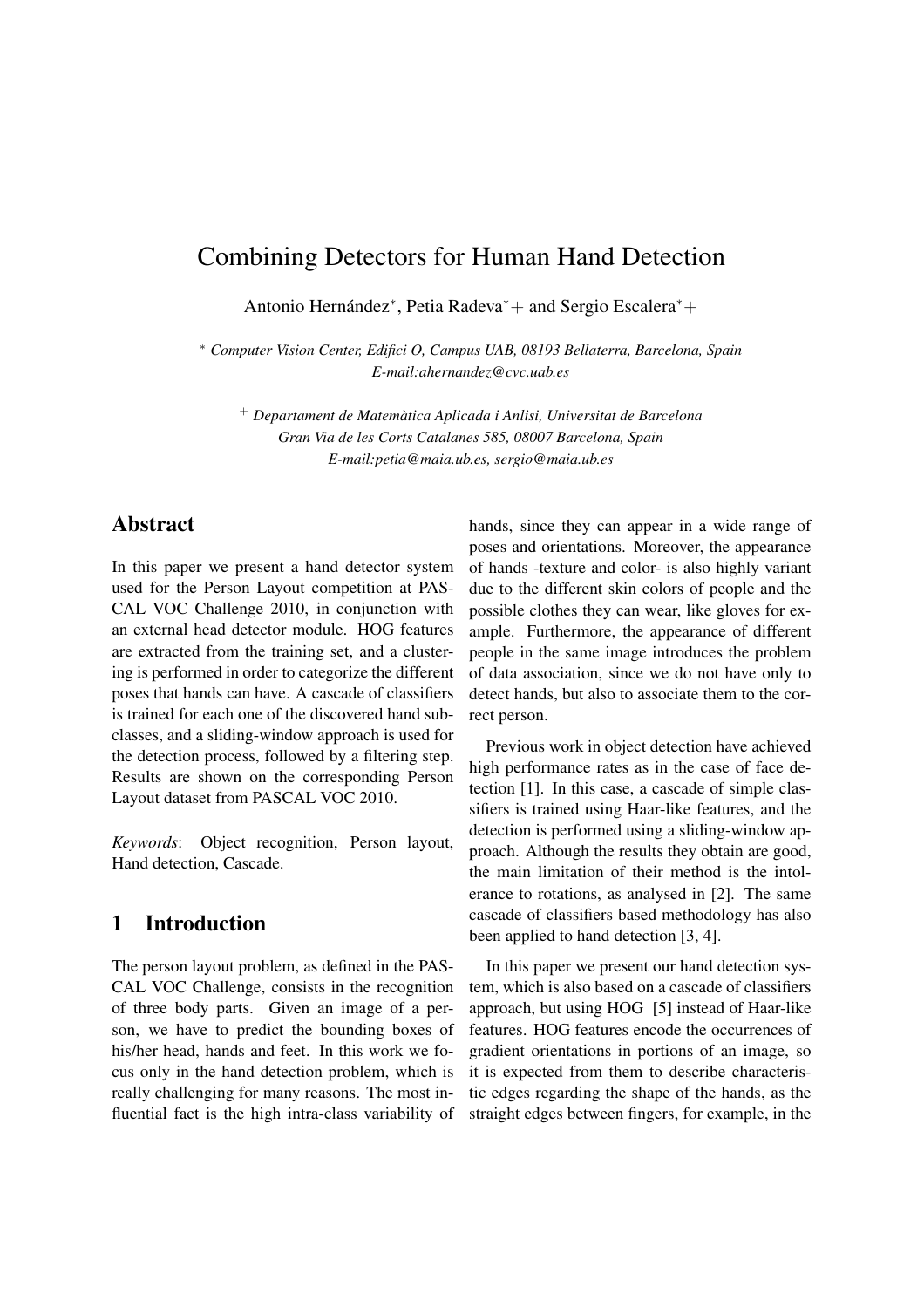

Figure 1: Clustering of positive patches in 4 different classes

case of an open hand. As we will see in further sections, we also use information returned by an external head detection module.

The rest of the paper is organised as follows: Section 2 presents our hand detection system, section 3 explains the validation of the system, and finally section 4 concludes the paper.

### 2 Methodology

This section is divided in two main subsections, the first one detailing the training process of the system , and the second explaining the detection step itself over an input image.

#### 2.1 Training

In order to build our training set we extract positive and negative patches from a labeled dataset of images. In the case of the negative patches, we randomly sample the images of the dataset at different scales and check that they do not contain any hands. A normalization step is applied in the extraction of positive and negative patches by rotating them following the orientation of maximum gradient magnitude -as in [6]-, and resizing them to the same size.

Once our hand training set is built, we extract HOG features from the patches, which will be the input of the classifier. Nevertheless, before starting training the classifier, we apply  $K$ -means clustering to the HOG features extracted from the positive samples (Figure 1). Thanks to this clustering we can make a first categorization of different kinds of hand poses, so we can treat the classification as K semi-independent problems and reduce the intra-class variability. Using this first classification given by the clustering we can start training our  $K$  independent cascades of classifiers, each one of them composed by one SVM at each level. At the first level we train each one of the  $K$  SVMs with their corresponding positive examples, and the same set of negative examples for all of them. Then, we look for false positives (FPs) by extracting random negative patches from the image dataset and classifying them with the SMVs from the current level. If one patch is classified as positive by the  $SVM_k$ , then we have found a FP for it. This process is repeated until we reach a desired number of FPs for the  $K$  SVMs. After that, each set of FPs will be used as the negative training set for the corresponding SVM at the next level, and the positive training set remains the same as the one used at the first level. This algorithm can be repeated until we reach a desired number of levels of the cascade.

#### 2.2 Detection

For the detection step, we scan a given input image of a person with a sliding window at different scales, apply the corresponding normalizations to the patch, and test it with the  $K$  previously trained cascades of classifiers. In this way, we will consider that a hand is detected if at least one of the K cascades gives a positive answer.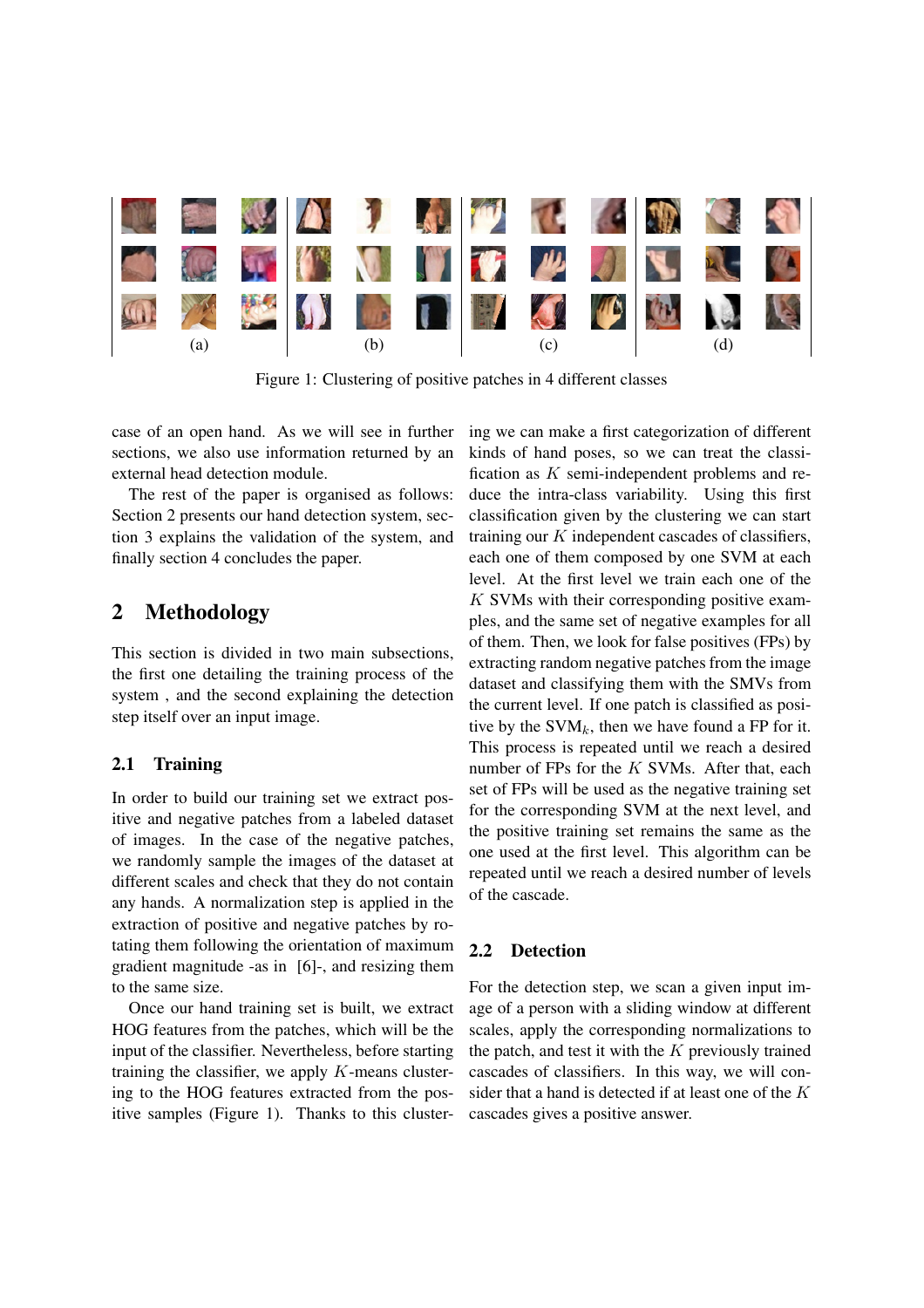After the sliding window has scanned the whole image, we apply some filtering steps in order to refine the output of the classifiers, which not only still return a large number of FPs, but also return many true positives (TPs) for a given specific hand. The first filtering step consists in applying an agglomerative clustering to the bounding boxes returned as positive by the cascades. With this agglomerative clustering we can reduce the number of TPs as shown in Figure 2.



Figure 2: TPs reduction by means of agglomerative clustering, (a) shows the detections given by the cascades and (b) the resulting detections after applying agglomerative clustering

Once we have applied agglomerative clustering, we sort the remaining bounding boxes computing the following score for each one of them:

$$
Score_i = SVMScore_i + Colorscore_i \qquad (1)
$$

where  $SVMScore_i$  is the margin returned by the SVM classifier at the last level of the cascade, and  $Color score_i$  is computed as the intersection between the HSV histogram of the  $i$ -th patch and the HSV histogram of the detected head bounding box given by an external head detector applied over the same image in which we are looking for hands:

$$
Color score_i = HSVhist_i \cap HSVhist_{head} (2)
$$

Finally, we assume that in the image of the person 2 hands will be present, and then return the 2 bounding boxes with higher score.

### 3 Results

For the validation of our system, we have used the following configuration:

◦ *Data*: For the training step of our system we have used the training set for the Person layout competition in the PASCAL VOC Challenge 2010 -composed by 296 images of people, and the Human limb dataset presented in [7], formed by 227 additional images. For the validation of the system, the corresponding validation set from the PASCAL dataset has been used, which consists of 206 images.

◦ *Methods*: The initial K-means clustering over the positive patches in the training step has been applied with  $K = 4$ , so 4 different cascades of classifiers have been trained, each one of them composed by 2 levels, and one Linear SVMs at each level. The In order to train the following level of the cascade, 1000 FPs have been searched.

◦ *Validation measurement*: For the validation of our system we have computed the mean Average Precision using the PASCAL VOC framework. This framework computes the overlapping factor O between our detected bounding boxes and the ones from the ground-truth:

$$
O = \frac{B_{detected} \cap B_{GT}}{B_{detected} \cup B_{GT}}
$$
(3)

A correct match will be considered if the overlapping is greater than a certain threshold (0.5 by default).

Table 1 shows the Mean Average Precision using the default threshold  $O = 0.5$ , and  $O = 0.05$ . The choice of the second threshold on the overlapping is because usually hands are very small regions, and it is difficult to obtain an overlapping higher than 0.5. Moreover, ground-truth annotations are not always square meanwhile our outputs are always square. Looking at these results, we can see that many of the detections lie around the actual hands labeled in the ground truth.

Many reasons could be the factors of obtaining such a low mean AP. The first reason could be